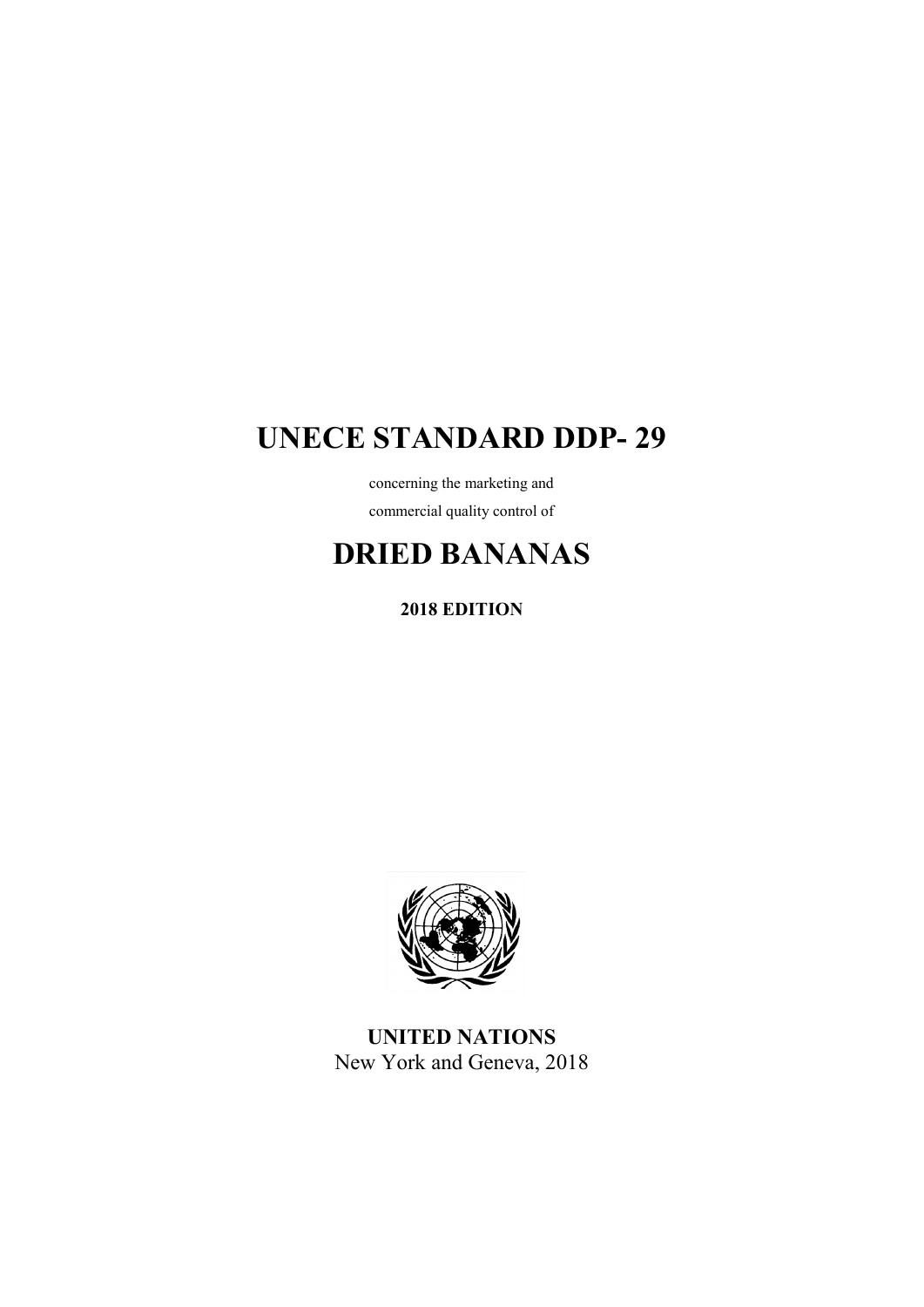#### **NOTE**

#### **Working Party on Agricultural Quality Standards**

The commercial quality standards developed by the United Nations Economic Commission for Europe (UNECE) Working Party on Agricultural Quality Standards help facilitate international trade, encourage high-quality production, improve profitability and protect consumer interests. UNECE standards are used by Governments, producers, traders, importers and exporters, and other international organizations. They cover a wide range of agricultural products, including fresh fruit and vegetables, dry and dried produce, seed potatoes, meat, cut flowers, eggs and egg products.

Any member of the United Nations can participate, on an equal footing, in the activities of the Working Party. For more information on agricultural standards, please visit our website [http://www.unece.org/trade/agr/welcome.html.](http://www.unece.org/trade/agr/welcome.html)

The new Standard for Dried Bananas is based on document ECE/CTCS/WP.7/2018/15, reviewed and adopted by Working Party at its seventy-fourth session.

The designations employed and the presentation of the material in this publication do not imply the expression of any opinion whatsoever on the part of the United Nations Secretariat concerning the legal status of any country, territory, city or area or of its authorities, or concerning the delimitation of its frontiers or boundaries. Mention of company names or commercial products does not imply endorsement by the United Nations.

All material may be freely quoted or reprinted, but acknowledgement is requested.

Please contact us at the following address with any comments or enquiries:

Agricultural Standards Unit Economic Cooperation and Trade Division United Nations Economic Commission for Europe Palais des Nations CH-1211 Geneva 10, Switzerland E-mail: [agristandards@unece.org](mailto:agristandards@unece.org)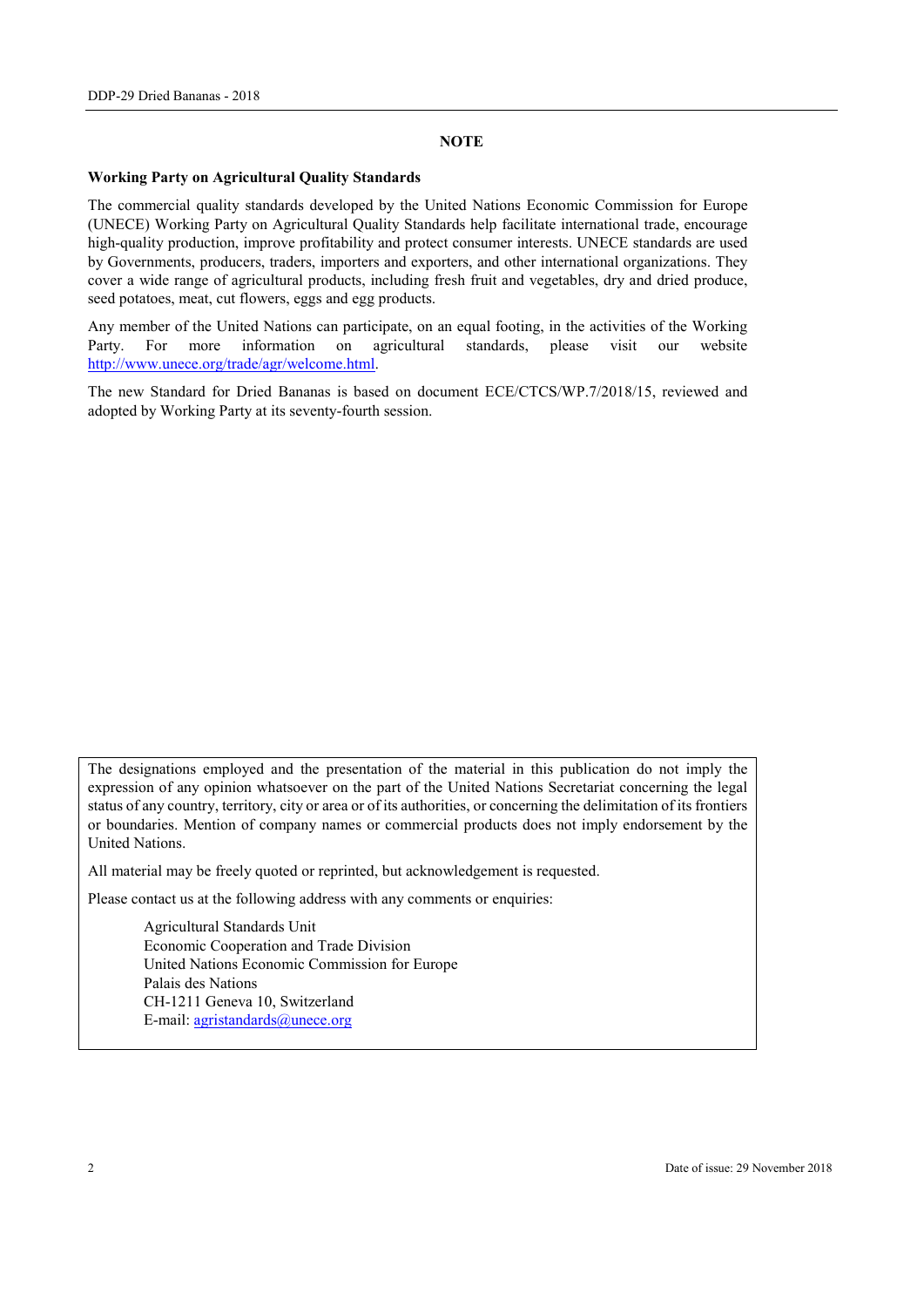## **UNECE Standard DDP-29 concerning the marketing and commercial quality control of Dried Bananas**

## **I. I. Definition of produce**

This standard applies to unripe and ripe, peeled and dried bananas from varieties grown from *Musa acuminate* and *Musa balbisiana* and their hybrids intended for direct consumption or for food when intended to be mixed with other products for direct consumption without further processing. This standard does not apply to dried bananas that are processed by salting, sugaring, flavouring, or roasting or for industrial processing.

Dried bananas may be presented in the following styles:

- Sliced;
	- slices cut cross-wise to the longitudinal axis into oblong /oval rounded/ellipse shapes,
	- longitudinally (lengthwise) have been cut longitudinally into approximately equal halves or the entire length or sections thereof
	- strips
- Diced into chunks of irregular shape or approximately equal-sized cubes; and
- Any other style of dried bananasshall be permitted provided that the product is distinct from the above-mentioned styles and sufficiently labelled.

## **II. Provisions concerning quality**

The purpose of the standard is to define the quality requirements of dried bananas at the export control stage after preparation and packaging.

However, if applied at stages following export, the holder shall be responsible for observing the requirements of the standard. The holder/seller of products not in conformity with this standard may not display such products or offer them for sale or deliver or market them in any other manner.

#### **A. Minimum requirements**

In all classes subject to the special provisions for each class and the tolerances allowed, the dried bananas must display the following characteristics:

- sound; produce affected by rotting or deterioration such as to make it unfit for human consumption is excluded
- clean, practically free of any visible foreign matter
- free from living pests whatever their stage of development
- free from damage caused by pests, including the presence of dead insects and/or mites, their debris or excreta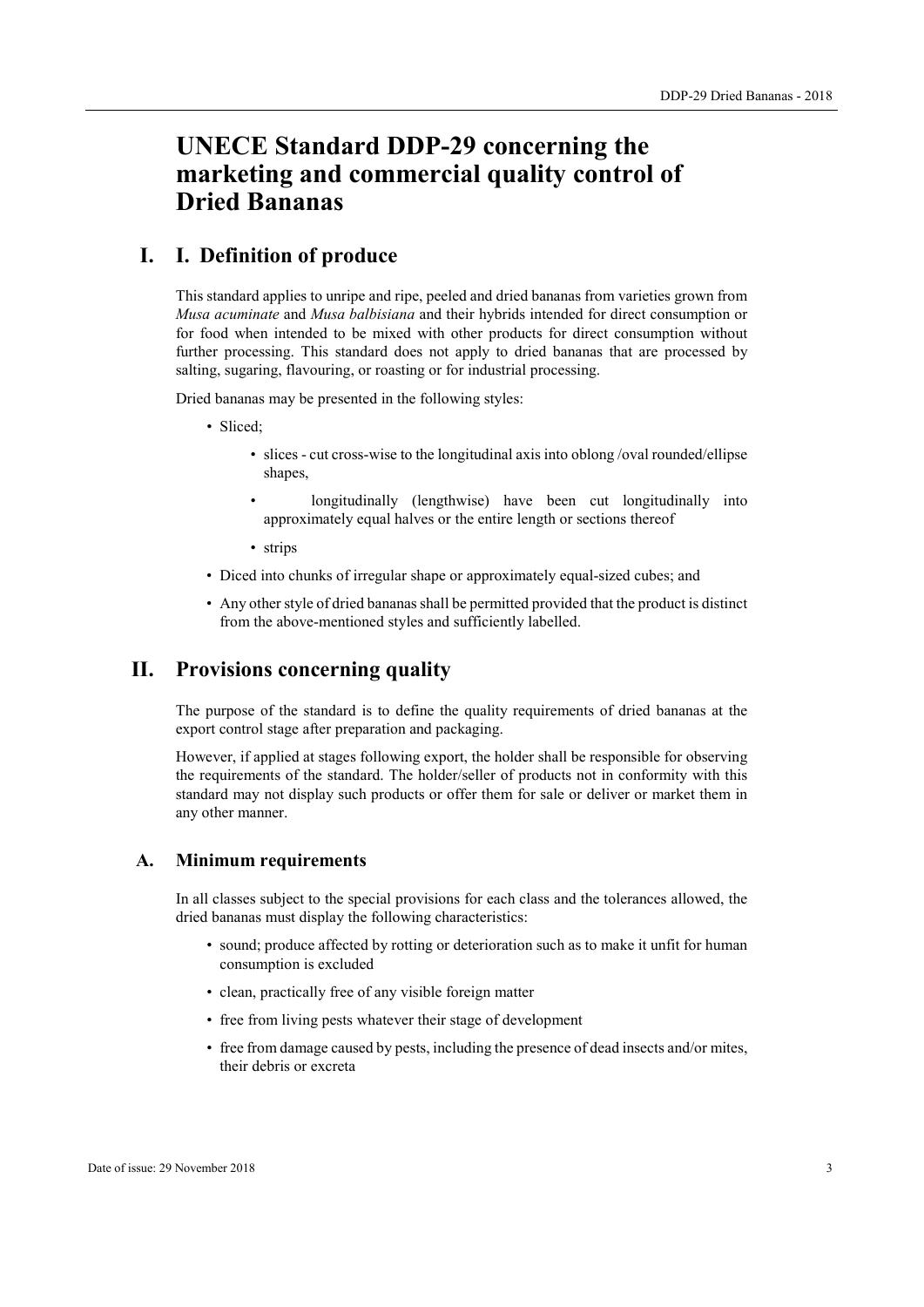- free from burns, areas of discolouration or spread stains in pronounced contrast with the rest of the produce affecting in aggregate more than 20 per cent of the surface of the produce.
- free from mould filaments visible to the naked eye
- free of fermentation
- free of abnormal external moisture
- free of foreign smell and/or taste, except for a taste of sodium chloride and a slight smell of preservatives/additives <sup>[1](#page-3-0)</sup>.

The condition of the dried bananas must be such as to enable them

- to withstand transportation and handling
- to arrive in satisfactory condition at the place of destination.

#### **B. Moisture content** [2](#page-3-1)

The dried bananas shall have a moisture content not exceeding:

- 18.0 per cent for untreated dried bananas
- Between 18.0 and 25.0 per cent for dried bananas treated with preservatives or preserved by other means (e.g. pasteurization).

#### **C. Classification**

In accordance with the defects allowed in section "IV. Provisions concerning tolerances", dried bananas are classified as follows:

"Extra" Class, Class I, Class II

The defects allowed must not affect the general appearance of the produce as regards quality, keeping quality and presentation in the package.

## **III. Provisions concerning sizing**

Dried bananas are presented by style as defined in "Definition of produce". Uniformity in size is optional in all classes. However, they should be reasonably uniform in shape and size.

## **IV. Provisions concerning tolerances**

At all marketing stages, tolerances in respect of quality and size shall be allowed in each package or in each lot for produce not satisfying the minimum requirements of the class indicated.

<span id="page-3-0"></span> $<sup>1</sup>$  A slight smell of sulphur dioxide (SO<sub>2</sub>) is not considered as "abnormal". Preservatives may be used</sup> in accordance with the legislation of the importing country. Dried bananas may be sulphured in order to retain their original colour.<br><sup>2</sup> The moisture content is determined by one of the methods given in Annex I of the Standard Layout –

<span id="page-3-1"></span>Determination of the moisture content for dried

produce<http://www.unece.org/trade/agr/standard/dry/StandardLayout/StandardLayoutDDP\_e.pdf>. The laboratory reference method shall be used in cases of dispute.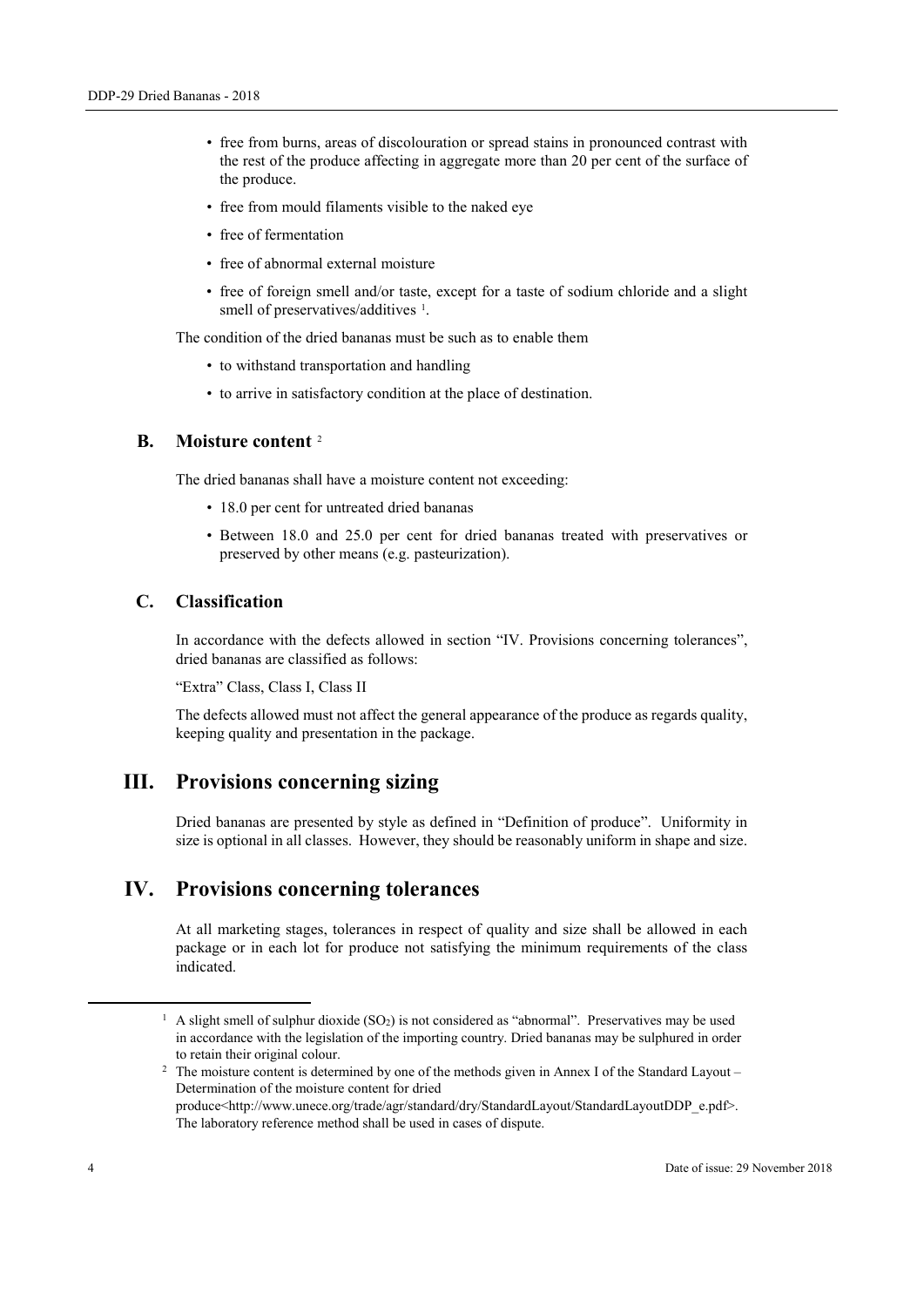#### **A. Quality tolerances**

| Defects allowed                                                        | Tolerances allowed percentage of defective<br>produce, by number or weight |                |                |
|------------------------------------------------------------------------|----------------------------------------------------------------------------|----------------|----------------|
|                                                                        | Extra                                                                      | Class I        | Class II       |
| (a) Tolerances for produce not satisfying the minimum<br>requirements, | 5                                                                          | 10             | 15             |
| of which no more than                                                  |                                                                            |                |                |
| Injuries, calluses and damage caused by heat during<br>drying          | 5                                                                          | 8              | 10             |
| Mouldy and mildew spots                                                | 1                                                                          | 4.5            | 9              |
| of which no more than                                                  |                                                                            |                |                |
| Mouldy                                                                 | $\theta$                                                                   | 0.5            | 1.0            |
| Fermented or damaged by rotting or deterioration                       | 0.5                                                                        | 1.5            | 3              |
| of which no more than                                                  |                                                                            |                |                |
| Fermented (for dried ripe bananas only)                                | 0.5                                                                        | 1              | $\overline{c}$ |
| Slightly affected by decay                                             | $\theta$                                                                   | 0.5            | 1              |
| Pest damage                                                            | $\overline{2}$                                                             | $\overline{2}$ | 6              |
| Living pests                                                           | $\theta$                                                                   | $\theta$       | $\Omega$       |
| (b) Size tolerances                                                    |                                                                            |                |                |
| For produce not conforming to the size indicated                       | 10                                                                         | 15             | 20             |
| Presence of pieces among halved bananas (by<br>weight)                 | $\overline{2}$                                                             | 7              | 10             |
| (c) Tolerances for other defects                                       |                                                                            |                |                |
| Foreign matter, inner skin fragments (by weight)                       | 0.5                                                                        | 0.5            | 0.5            |
| Not fully ripe fruit among ripe fruit                                  | $\mathbf{0}$                                                               | 4              | 6              |

## **V. Provisions concerning presentation**

#### **A. Uniformity**

The contents of each package must be uniform and contain only dried bananas of the same origin, quality, style and variety or commercial type (if indicated)

The visible part of the contents of the package must be representative of its entire contents.

## **B. Packaging**

The dried bananas must be packed in such a way so as to protect the produce properly.

The materials used inside the package must be clean and of a quality such as to avoid causing any external or internal damage to the produce. The use of materials, particularly of paper and stamps bearing trade specifications is allowed provided the printing or labelling has been done with non-toxic ink or glue.